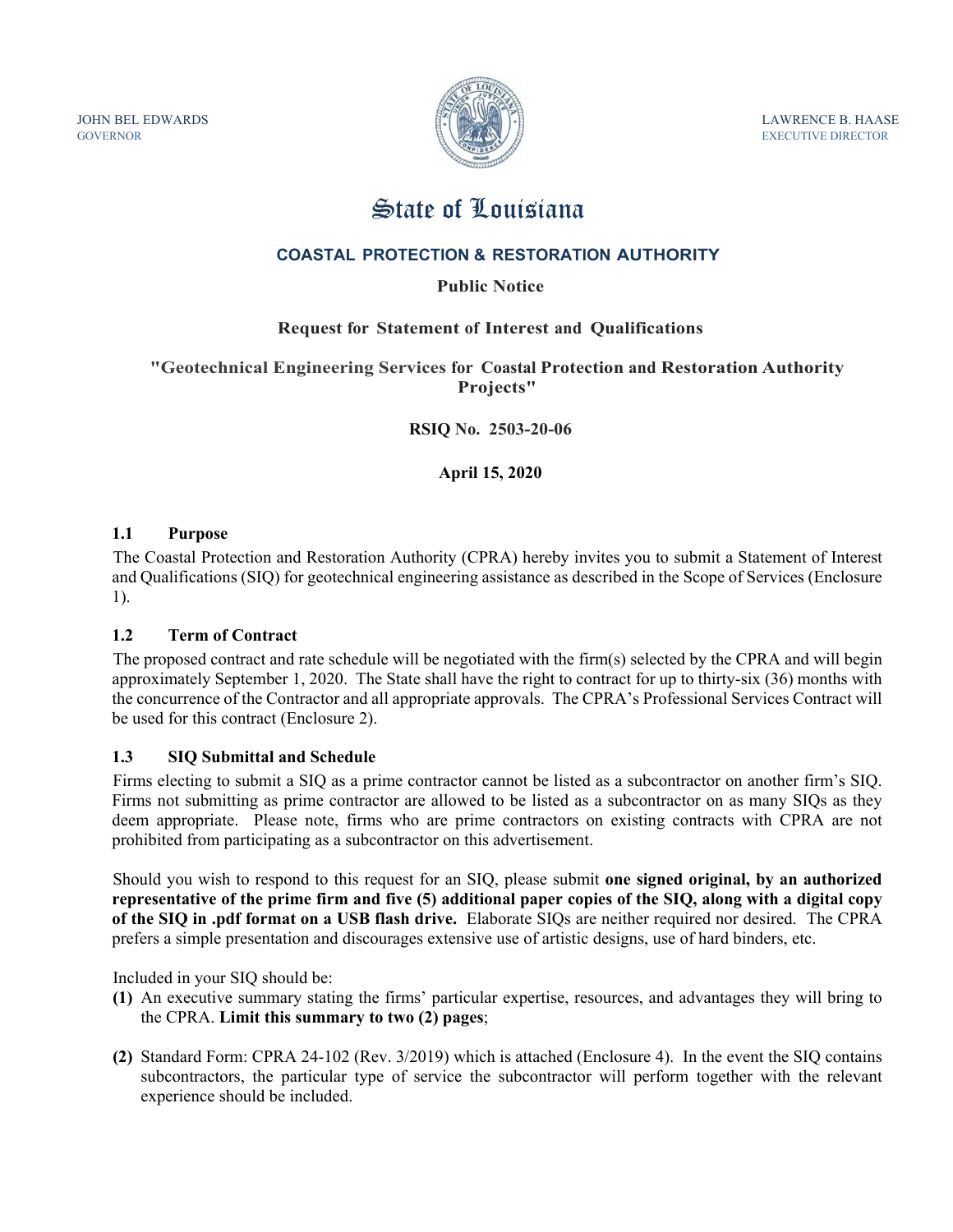- **(3)** Certification Statement: The Proposer **must** sign and submit the **original** Certification Statement shown in Attachment 5.
- **(4)** Subcontractors: Persons who are not full-time employees of the Proposer shall be considered subcontractors. All subcontractors necessary to conduct the work should be identified as specified in Section 1.14 "Use of Subcontractors", including the projected percentage of the scope of services to be accomplished by each subcontractor. For each subcontractor, the Proposer should include letters of agreement to undertake their portion of the proposed work.

**Included in your SIQ must be a separate SF CPRA 24-102 form completed by each subcontractor.**  Company names listed on the SF CPRA 24-102 must precisely match the names filed with the Louisiana Secretary of State, Corporation Division, and the Louisiana State Board of Registration for Professional Engineers and Land Surveyors. Resumes or any organizational chart included in the SF 24-102 shall clearly state the location (city and state) of the office in which the staff member resides. Any potential contractor failing to submit any of the information required on the SF CPRA 24-102 will be considered non-responsive.

*Any questions regarding this Request for Statement of Interest and Qualification should be submitted by email to Ms. Allison Richard at* CPRAcontracts@la.gov *and received by 3:00 p.m., April 30, 2020.* Official responses to all questions submitted by potential proposers will be posted at http://coastal.la.gov/resources/rfps-rsiqscontracts/contracts-and-grants/.

SIQ's must be delivered to CPRA no later than **3:00 p.m., May 18, 2020**, and must be addressed to the following:

Ms. Allison Richard RSIQ Coordinator Coastal Protection & Restoration Authority 150 Terrace Avenue Baton Rouge, LA 70802 Phone: 225-342-5453 Email: CPRAcontracts@la.gov

CPRA will not be responsible for delayed or lost mail received after the deadline. Any materials received after the deadline will be deemed non-responsive and will be returned unopened.

### **1.4 Evaluation and Selection**

The general criteria to be used by CPRA in evaluating responses for the selection of potential firms to perform these services are attached (Enclosure 3). Multiple contracts may be awarded to those proposers whose statements, in the opinion of CPRA, best conforms to this solicitation and are most advantageous to the State of Louisiana and CPRA.

The selected firm (s) will be posted at: http://coastal.la.gov/resources/rfps-rsiqs-contracts/contracts-and-grants/.

## **1.5 Hudson Initiative Programs Participation**

Participation of Hudson Initiative small entrepreneurships will be scored as part of the SIQ evaluation. The State of Louisiana Hudson Initiative is designed to provide additional opportunities for Louisiana-based small entrepreneurships (sometimes referred to as SE's) to participate in contracting and procurement with the State. To participate, small entrepreneurships must be certified by the Louisiana Department of Economic Development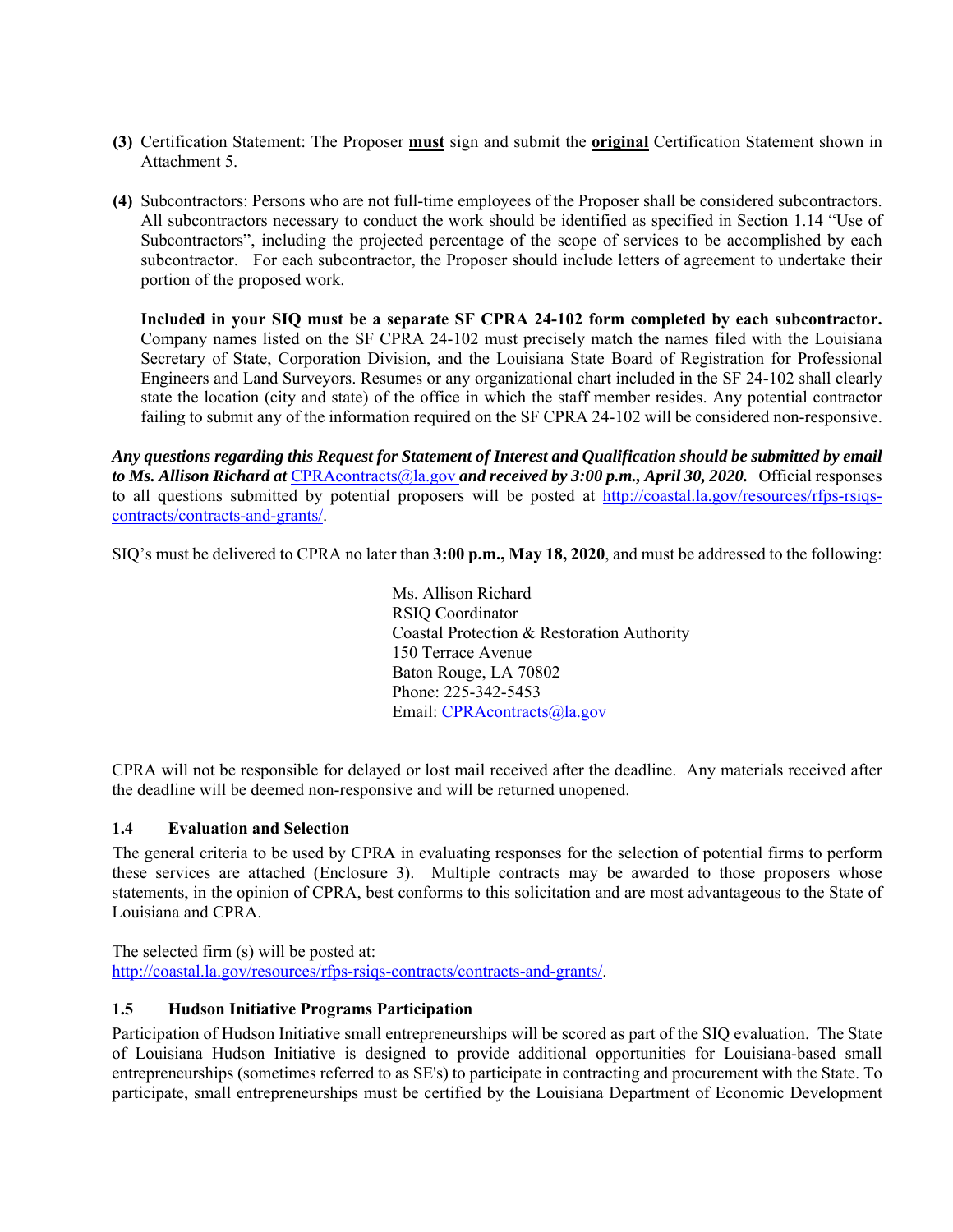All eligible vendors are encouraged to become certified. Qualification requirements and online certification are available at: http://smallbiz.louisianaeconomicdevelopment.com.

#### **Ten percent (10%) of the total evaluation points on this RSIQ shall be reserved for proposers who are themselves a certified Hudson Initiative small entrepreneurship or who will engage the participation of one or more certified Hudson Initiatives small entrepreneurships as subcontractors.**

If a Proposer is not a certified small entrepreneurship as described herein, but plans to use certified small entrepreneurship(s), Proposer shall include in their SIQ the names of their certified Hudson Initiative small entrepreneurship subcontractor(s), a description of the work each will perform, and the estimated dollar value or percentage of each subcontract.

During the term of the contract and at expiration, the Contractor will also be required to report Hudson Initiative small entrepreneurship subcontractor or distributor participation and the dollar amount of each.

In RSIQ's requiring the compliance of a good faith subcontracting plan, the State may require Proposers to submit information on their business relationships and arrangements with certified Hudson Initiative subcontractors at the time of SIQ review. Agreements between a Proposer and a certified Hudson Initiative subcontractor in which the certified Hudson Initiative subcontractor promises not to provide subcontracting quotations or services to other Proposers shall be prohibited.

If performing its evaluation of SIQs, the State reserves the right to require a non-certified Proposer to provide documentation and information supporting a good faith subcontracting plan. Such proof may include contracts between proposer and certified Hudson Initiative subcontractor(s).

If a contract is awarded to a Proposer who proposed a good faith subcontracting plan, the CPRA, the Louisiana Department of Economic Development (LED), or the Office of State Procurement (OSP) may audit the Contractor to determine whether the Contractor has complied in good faith with its subcontracting plan. The Contractor must be able to provide supporting documentation (i.e., phone logs, fax transmittals, letter, e-mails) to demonstrate its good faith subcontracting plan was followed. If it is determined at any time by the using agency, LED, or the OSP Director that the Contractor did not in fact perform in good faith its subcontracting plan, the contract award or the existing contract may be terminated.

The statutes (La. R.S. 39:2001 et. seq.) concerning the Hudson Initiative may be viewed at: http:/legis.la.gov/lss/lss.asp?doc=96265.

The rules for the Hudson Initiative (LAC 19:VIII Chapters 11 and 13) may be viewed at: http://www.doa.la.gov/pages/osp/se/secv.aspx.

A current list of certified Hudson Initiative small entrepreneurships may be obtained from the Louisiana Economic Development Certification System at: http://smallbiz.louisianaeconomicdevelopment.com.

Additionally, a list of Hudson Initiative small entrepreneurships, which have been certified by the Louisiana Department of Economic Development and who have opted to register in the State of Louisiana LaGov Supplier Portal may be obtained at:

https://lagoverpvendor.doa.louisiana.gov/irj/portal/anonymous?guest\_user=self\_reg.

This may be accessed from the State of Louisiana Procurement and Contract (LaPAC) Network: https://wwwcfprd.doa.louisiana.gov/OSP/LaPAC/vendor/VndPubMain.cfm.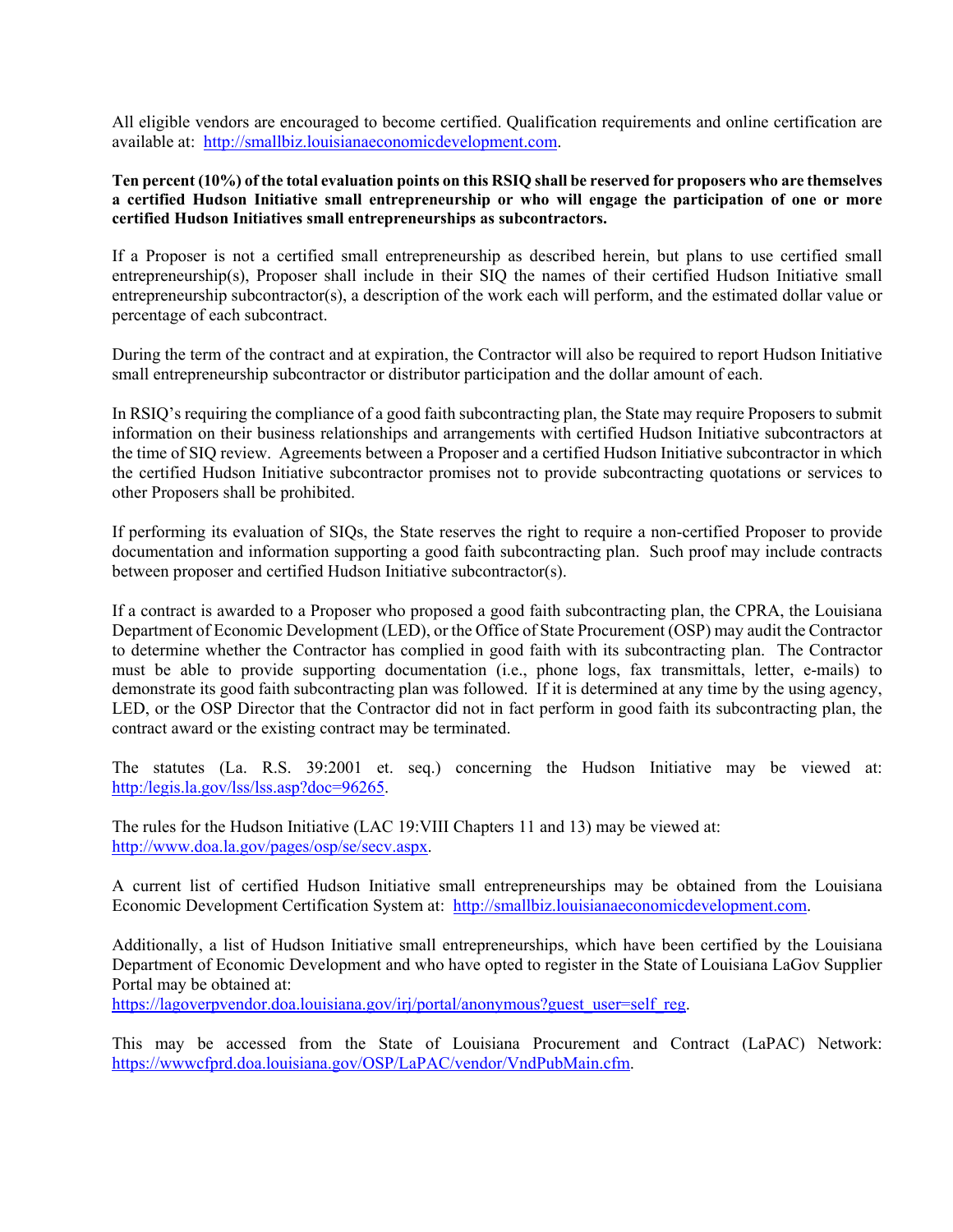When using this site, determine the search criteria (*i.e. alphabetized list of all certified vendors*, by commodities, etc.) and select SmallE.

# **Certifications with the Louisiana Department of Economic Development must be active at the time of SIQ submission in order to receive points.**

# **1.6 Compliance with Licensing Law**

The firm, and supervising engineers or surveyors that will accomplish the work as described in Enclosure 1, Scope of Services, shall be properly licensed by the Louisiana State Board of Registration for Professional Engineers and Land Surveyors and shall possess current licenses throughout the term of the contract. The firm, engineers, or surveyors shall provide all services in compliance with the registration law for Professional Engineers and Land Surveyors (L.R.S. 37:681 through 37:703 as amended by Act 568 of 1980) and the rules of the Board of Registration for Professional Engineers and Land Surveyors.

## **1.7 Blackout Period**

For all prime contractors and subcontractors submitting an SIQ on this advertisement, there will be a blackout period during which any proposer or its agent or representative, is prohibited from communication with any state employee or contractor of the State regarding this advertisement except through the process of submitted written questions described in Section 1.3. The blackout period shall apply not only to state employees, but also to any contractor of the State. "Involvement" in the procurement process shall include but shall not be limited to project management, design, development, implementation, procurement management, development of specifications, and evaluation of SIQs for a particular procurement. The blackout period will begin upon posting of the solicitation and will end when the contract(s) are awarded.

In those instances in which a prospective Proposer is also an incumbent contractor, the State and the incumbent contractor may contact each other with respect to the existing contract only. Under no circumstances may the State and the incumbent contractor and/or its representative(s) discuss the blacked-out procurement.

### **1.8 Changes and Addenda**

The State reserves the right to change the schedule of events or revise any part of the RSIQ by issuing an addendum to the RSIQ at any time. Addenda, if any, will be posted at: http://coastal.la.gov/resources/rfps-rsiqs-contracts/contracts-and-grants/.

It shall be the responsibility of the Proposer to check the website for addenda to the RSIQ.

# **1.9 Withdrawal of SIQ**

A Proposer may withdraw a SIQ that has been submitted at any time up to the date and time the SIQ is due. To withdraw a SIQ, a written request signed by the authorized representative of the Proposer must be submitted to the RSIQ coordinator identified in Section 1.3.

### **1.10 Waiver of Administrative Informalities**

The State shall reserve the right, at its sole discretion, to waive minor administrative informalities contained in any SIQ.

### **1.11 SIQ Rejection/RSIQ Cancelation**

Issuance of this RSIQ in no way shall constitute a commitment by the State to award a contract. The State shall reserve the right to accept or reject, in whole or part, all SIQs submitted and/or cancel this RSIQ if it is determined to be in the State's best interest.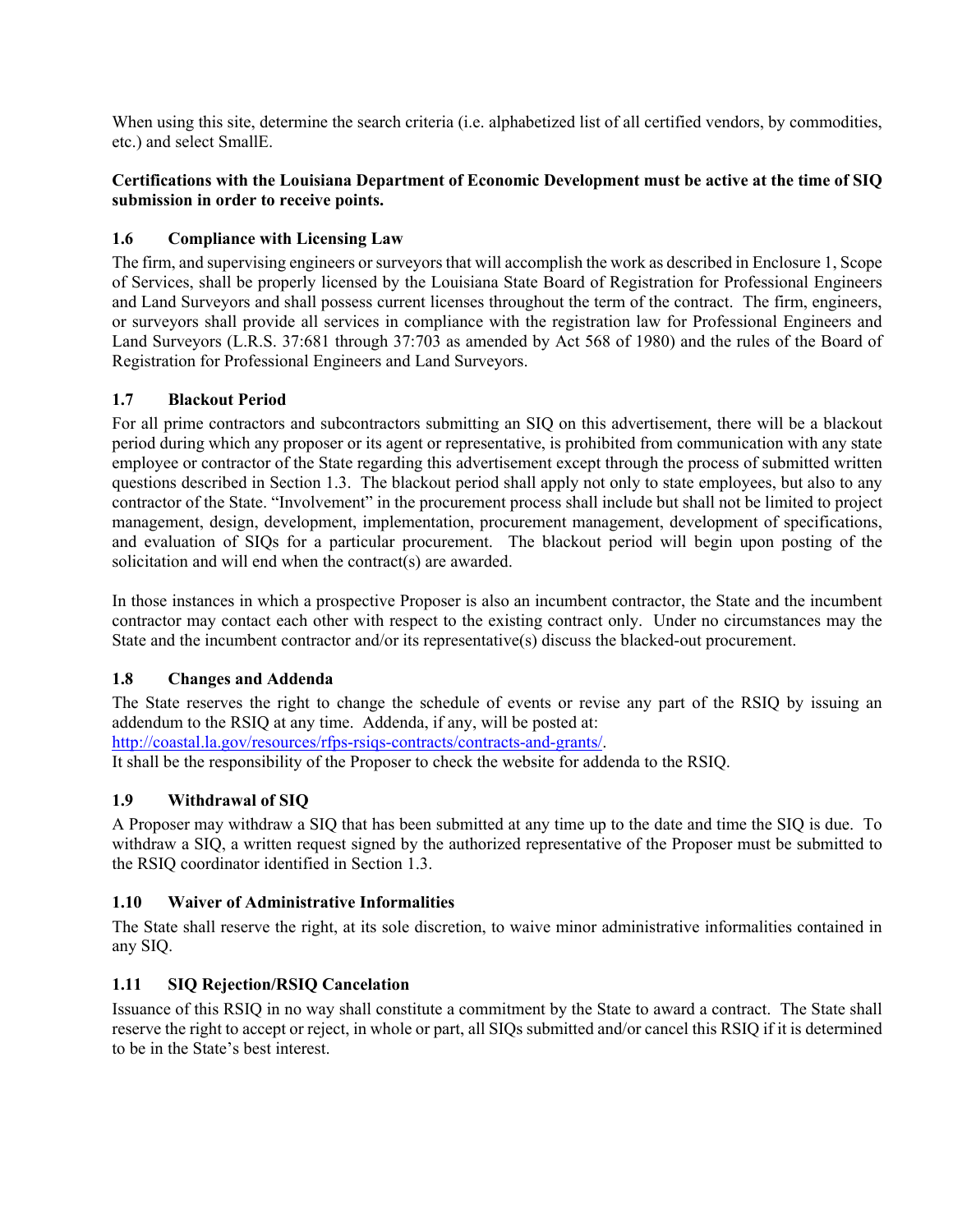# **1.12 Ownership of SIQ**

All materials submitted in response to this RSIQ shall become the property of the State. Selection or rejection of a SIQ shall not affect this right*.* Upon an announcement of award to selected firms, all SIQ's will be considered public information and will not be held confidential.

# **1.13 Cost of Offer Preparation**

The State shall not be liable for any costs incurred by proposers prior to issuance of or entering into a contract. Costs associated with developing the SIQ and any other expenses incurred by the Proposer in responding to this RSIQ shall be entirely the responsibility of the Proposer and shall not be reimbursed in any manner by the State.

## **1.14 Use of Subcontractors**

The State shall have a single prime contractor as the result of any contract negotiation, and that prime contractor shall be responsible for all deliverables specified in the RSIQ and a task order scope of services. This general requirement notwithstanding, Proposers may enter into subcontractor arrangements, however, shall acknowledge in their SIQs total responsibility for the entire contract.

If the Proposer intends to subcontract for portions of the work, the Proposer shall identify any subcontractor relationships and include specific designations of the types of tasks to be performed by the subcontractor. Information required of the Proposer under the terms of this RSIQ shall also be required for each subcontractor. The prime contractor shall be the single point of contact for all subcontract work.

Unless provided for in the contract with the State, the prime contractor shall not contract with any other party for any of the services herein contracted without the express prior written approval of the State.

# **1.15 Contract Award, Negotiation, and Execution**

The State reserves the right to contract for all or a partial list of services offered in the SIQs.

The RSIQ, including any addenda added, and the selected SIQ shall become part of the contract initiated by the State.

The selected Proposer(s) shall be expected to enter into a contract that is substantially the same as the Sample Professional Services Contract, Enclosure 2. A Proposer shall not submit its own standard contract terms and conditions as a response to this RSIQ. The Proposer should submit in its SIQ any exceptions or contract deviations that its firm wishes to negotiate. Negotiations may coincide with the announcement of the selected Proposer(s).

If the contract negotiation period exceeds 30 business days, or if the selected Proposer fails to sign the final contract within 30 business days of delivery, the State may elect to cancel the award to the Proposer.

### **1.16 Right to Prohibit Award**

In accordance with the provisions of La. R.S. 39:2192, any public entity shall be authorized to reject a SIQ from, or not award a contract to, a business in which any individual with an ownership interest of five percent or more, has been convicted of, or has entered a plea of guilty or nolo contendere to any state felony or equivalent federal felony crime committed in the solicitation or execution of a contract or RSIQ awarded under the laws governing public contracts under the provisions of Chapter 10 of Title 38 of the Louisiana Revised Statutes of 1950, and all contracts under Title 39, Chapter 17 of the Louisiana Procurement Code, including contracts for professional, personal, consulting, and social services.